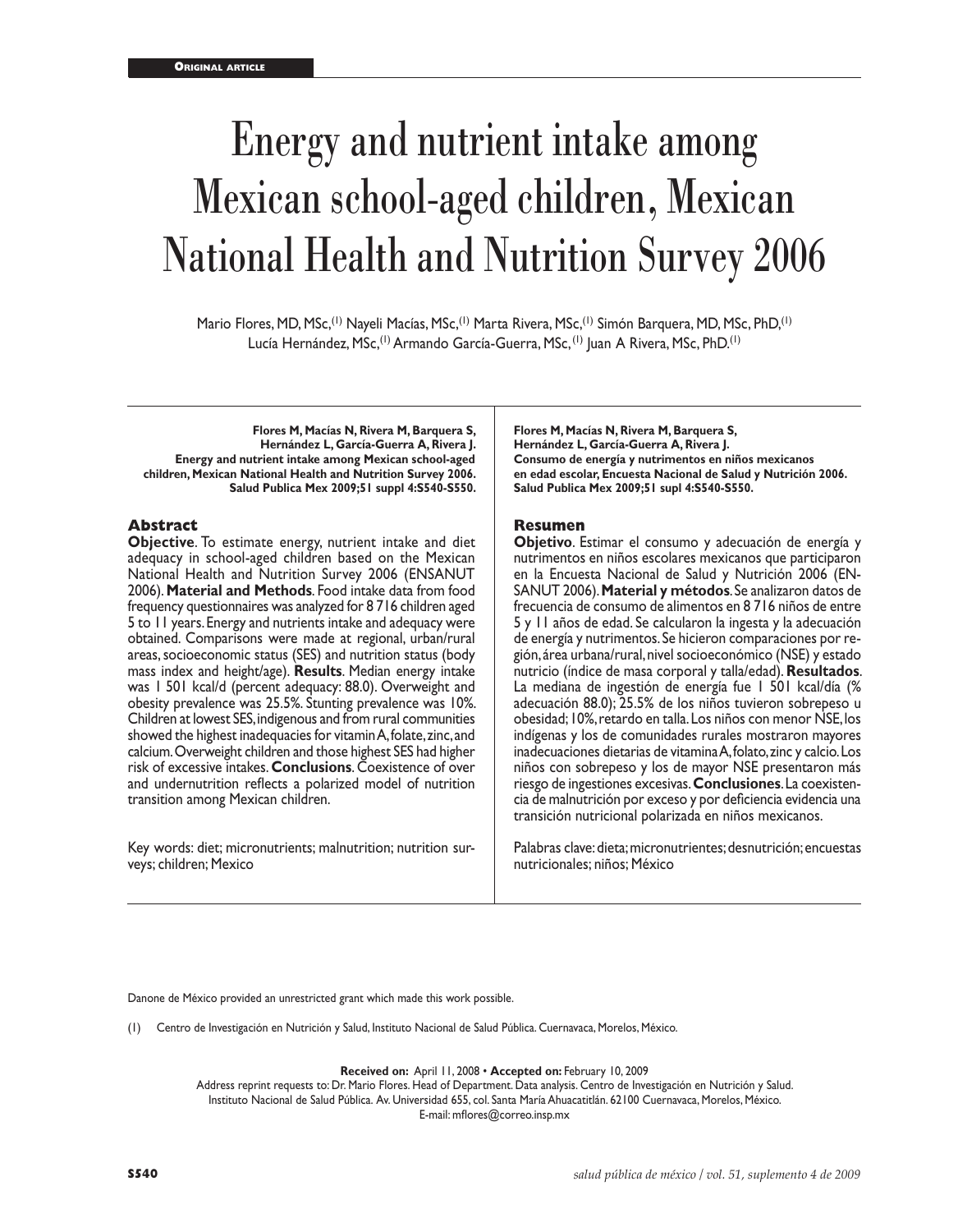A series of nationally representative health and nutri-<br>
"nolarized model of nutrition transition" in Morice 12 "polarized model of nutrition transition" in Mexico. $1,2$ This nutrition transition model is characterized by a rapid increase in nutrition-related chronic diseases and a reduction of infectious diseases and nutritional deficiencies.<sup>3</sup>

At the same time, excessive energy intakes and reductions in physical activity have been documented as possible contributing factors to the current epidemic of nutrition-related chronic diseases in Mexico.4

However, recent studies have shown that micronutrient deficiencies and iron deficiency anemia are still significant public health problems, affecting the most vulnerable age and gender groups.<sup>5,6</sup> The consequences of nutrition deficiencies during childhood lead to growth retardation, decreased learning capacity and impaired immune response. Additionally, under-nourishment is causally related to a higher risk of chronic disease in adulthood.7,8 The coexistence of excess and deficiency conditions complicates the epidemiologic panorama in Mexico.

Nowadays, public health decision-makers have to deal with both sides of malnutrition, and this is the greatest challenge that the public health system in Mexico has to overcome.

The objective of this paper is to estimate and compare energy, nutrient intake and dietary adequacy according to biological, social and nutritional characteristics in a nationally representative sample of Mexican children 5 to 11 years of age.

## Material and Methods

Data for this analysis were obtained from the Mexican National Health and Nutrition Survey 2006 (ENSANUT 2006). In summary, the ENSANUT 2006 included a probabilistic sample of 48 600 households representative at national, regional and state levels.The sampling framework for selecting the households was provided by the National Institute of Statistics, Geography and Informatics (INEGI: Instituto Nacional de Estadística, Geografía e Informática). The ENSANUT 2006 sample included preschoolers, school-aged children, adolescents, adults and elderly males and females. The methods of the ENSANUT 2006 are described in detail elsewhere.<sup>9</sup>

For sampling and analytical purposes, the ENSA-NUT 2006 divided the country into four regions: *north*  (Baja California, Baja California Sur, Coahuila, Chihuahua, Durango, Nuevo León, Sonora, Tamaulipas); *center*  (Aguascalientes, Colima, Estado de México, Guanajuato, Jalisco, Michoacán, Morelos, Nayarit, Querétaro, San Luis Potosí, Sinaloa, Zacatecas); *Mexico City,* and *south*  (Campeche, Chiapas, Guerrero, Hidalgo, Oaxaca, Puebla, Quintana Roo, Tabasco, Tlaxcala, Veracruz, Yucatán). Locations with 2 500 or more inhabitants were classified as urban and those with 2 499 or less inhabitants were considered rural.

*Data collection:* To obtain dietary information, a random subsample of approximately one-third of the 48 600 total households participating in the ENSANUT 2006 was selected. Dietary information was obtained for 9 383 children from 5 to 11 years of age. A semi-quantitative food frequency questionnaire (FFQ) was administered to mothers or caregivers by standardized personnel.<sup>10</sup> The questionnaire included 101 food items classified in 14 groups. The interviewers asked for the days of the week, times of the day, portion sizes and total of portions consumed for each food item during a seven-day period before the interview.9 Trained personnel converted the reported consumptions into grams or milliliters of food items at the time of the interview.

Individuals with energy intakes above 5 standard deviations or with less than 25% of adequacy were eliminated from the analysis (*n*= 667) because they were considered "outliers".11,12Aberrant food consumptions were manually reviewed and revised when a clear mistake was detected or eliminated if the value was not plausible. Reported atypical consumptions and adequacies were reviewed case by case and corrected when possible. If the value was not biologically plausible and information to correct it was not available, the data was eliminated.

To weigh the children, a Tanita scale (Tokyo, Japan, model 1631) with precision of  $\pm 200$  g was used. The accuracy of the scale was verified with a standard weight of 5.0 kg. The height was measured with a stadiometer (Seca, Mexico, City, model 206) that was placed perpendicular to a regular surface. All measurements were obtained by trained and standardized personnel using international protocols.13

The ENSANUT 2006 obtained socioeconomic information such as household conditions, basic services (such as water disposal and drainage) and possession of domestic appliances. With this information, an indicator of socioeconomic status (SES) was obtained by principal components factor analysis, as described elsewhere. The first single factor was used, which explained approximately 40% of the variance, and was divided into tertiles.<sup>12</sup>

To have an approximation of indigenous ethnicity, the mother or caregiver was asked if the child spoke an indigenous language. If the answer was "yes," the child was considered "indigenous."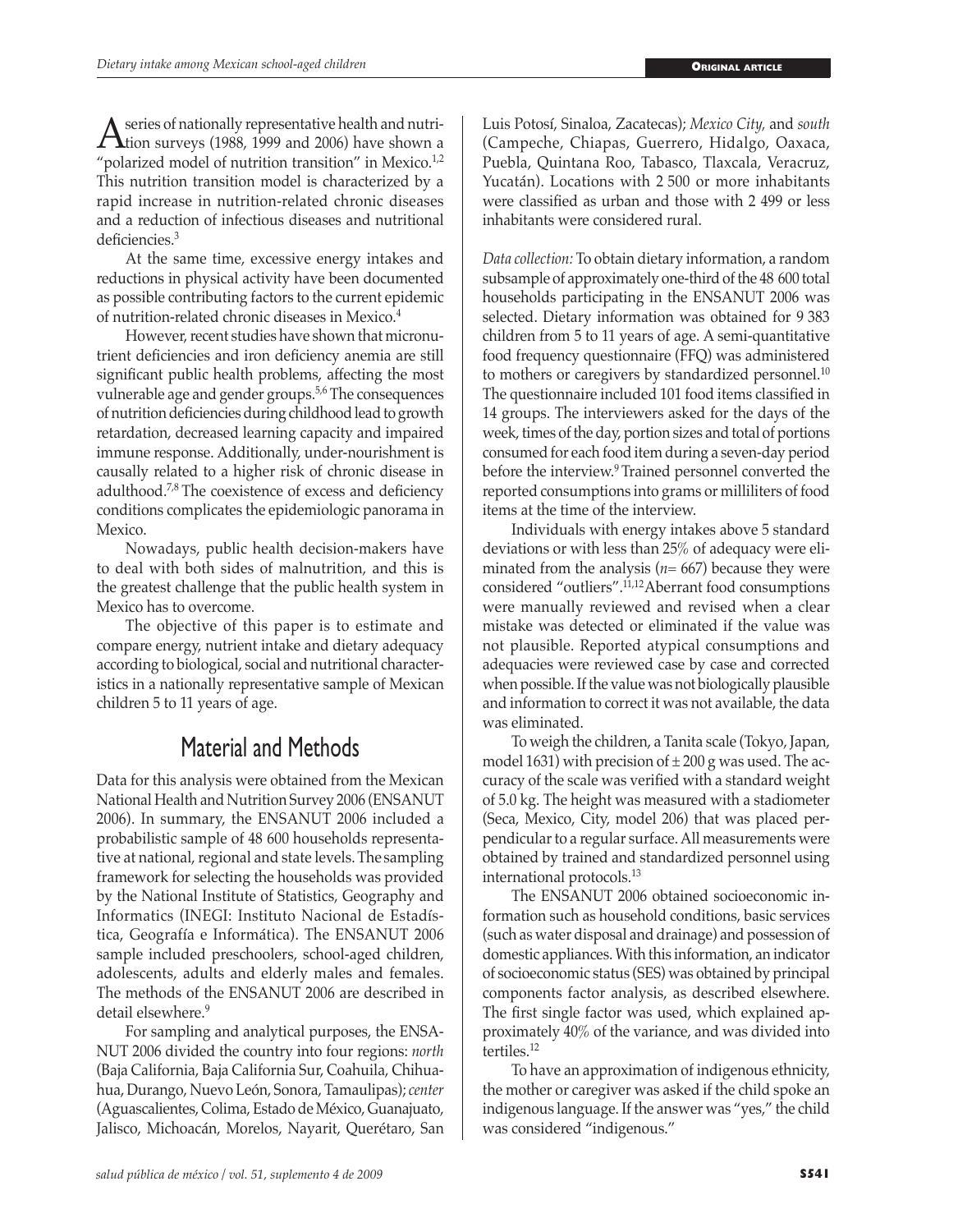*Data analysis:* Once the dietary information was collected, energy and nutrient consumption were calculated using a comprehensive database compiled from diverse sources.\* To obtain the average of energy and nutrients consumed daily, the total obtained was divided by seven.

The percent adequacy was calculated using the reference values proposed by the United States Institute of Medicine  $(IO\hat{M})$ .<sup>14-19</sup> The estimated average requirement (EAR) was used to estimate protein, iron, zinc, vitamin  $C<sub>r</sub>$  retinol equivalents and folic acid adequacies.<sup>14-17</sup> Dietary heme iron was calculated as the total daily quantity of iron originating from meat, poultry and fish, and non-heme iron was obtained by summing the iron from all other sources. In most cases, approximately 40% of iron from meat products is heme iron.18 For calcium, the adequate intake (AI) reference value was used.<sup>19</sup> Energy adequacy was calculated using the estimated energy requirements,<sup>20</sup> considering weight, height, age and physical activity.10 The energy requirement was calculated based on the body mass index (BMI) of wellnourished children.

To assess the risk of inadequate intakes, the proportion of children below the corresponding EAR was calculated. In a normal population, it is expected that 50% of individuals do not reach their EAR, thus the proportion of individuals above this number reflects the excess prevalence at risk.14-19

To estimate the risk of excessive macronutrient intakes, a percent contribution of macronutrients to total energy intake of  $> 65\%$  was considered for carbohydrates,  $> 35\%$  for fat, and  $> 30\%$  for protein.<sup>12</sup>

Statistical analysis started with descriptive statistics as well as the evaluation of normality for continuous variables and simple tabulations for categorical variables. Due to the skewed distributions of energy and nutrient intakes and adequacies, medians and interquartile ranges were used for comparing them across categories of interest.

Sampling weights (expansion factors) were calculated as the inverse of the selection probability for each individual, according to the sampling scheme used.<sup>19</sup> All calculations were weighted by expansion factors and adjusted for sampling (clustering) effects using the STATA 9.0 SVY module for complex surveys.‡ A statistically significant level of 0.05 was used.

*Screening for implausible reporters:* After excluding outliers from the analysis, the remaining individuals (*n*= 8 716) were classified as plausible or as under- or overreporters using  $a \pm 1$  standard deviation (SD) cutoff for reported energy intake (rEI) as a percentage of predicted energy requirement (pER). Individuals were considered plausible reporters if rEI as a percentage of pER was within the  $\pm$  1 SD cutoff.<sup>21</sup>

*Anthropometric indicators:* A cutoff of -2.0 SD was used for classifying children as stunted based on individual height-for-age z-scores, according to international sex and age-specific references.<sup>22</sup> BMI was calculated as weight in kilograms divided by height in meters squared. The sex- and age-specific cutoff values for BMI suggested by Cole were used to classify children's weight status as normal, overweight or obese. Cole's cut off values for children are equivalent to BMI classification of overweight  $(25 \text{ kg/m}^2)$  and obesity  $(30 \text{ kg/m}^2)$  $m<sup>2</sup>$ ) in adults.<sup>23</sup>

## Results

Data are presented for 8 716 school children (ages 5 to 11 years) who had valid dietary information. This sample represents approximately 14.3 million schoolaged children.

Sociodemographic and anthropometric characteristics of children are shown in Table I. Mean age was 8.21 ± 1.97 years. Distribution by sex was close to 50% each. About one-third of the children (29.4%) lived in rural areas. The proportion of indigenous children was 6.5% and mean BMI was  $17.7 \pm 3.21$ .

Chronic malnutrition (that is, stunting: height-forage z-score< -2.0) was present among 10.0% of children. Prevalence of overweight or obesity was 25.5%.

Children with valid dietary information differed from children excluded from analysis with respect to sex (49.4% and 54.4% females, respectively) and age (mean age was 8.3 years and 8.0 years, respectively)  $(p< 0.05)$ .

*Energy and macronutrient intakes:* Estimated daily energy and nutrient intakes and adequacies are shown in Table II by region and area of residency. The estimated median energy intake was 1 501 kcal/d (percent adequacy [PA]= 88%). Median protein intake was 42.5  $g/d$  (PA= 202%) and median carbohydrate intake was 233 g/d (PA= 110%); median fat intake was 45.2  $g/d$  (PA= 80%) and median fiber intake was 14.0 g/d  $(PA = 52\%)$ .

The highest energy and fat intakes were observed in Mexico City, with the exception of saturated fat and

<sup>\*</sup> Instituto Nacional de Salud Pública. Database for nutritient values for food. Compiled by the Instituto Nacional de Salud Pública, 2004 (unpublished document).

<sup>‡</sup> Stata 9.0. Stata Corporation. College Station, TX. USA. 2001.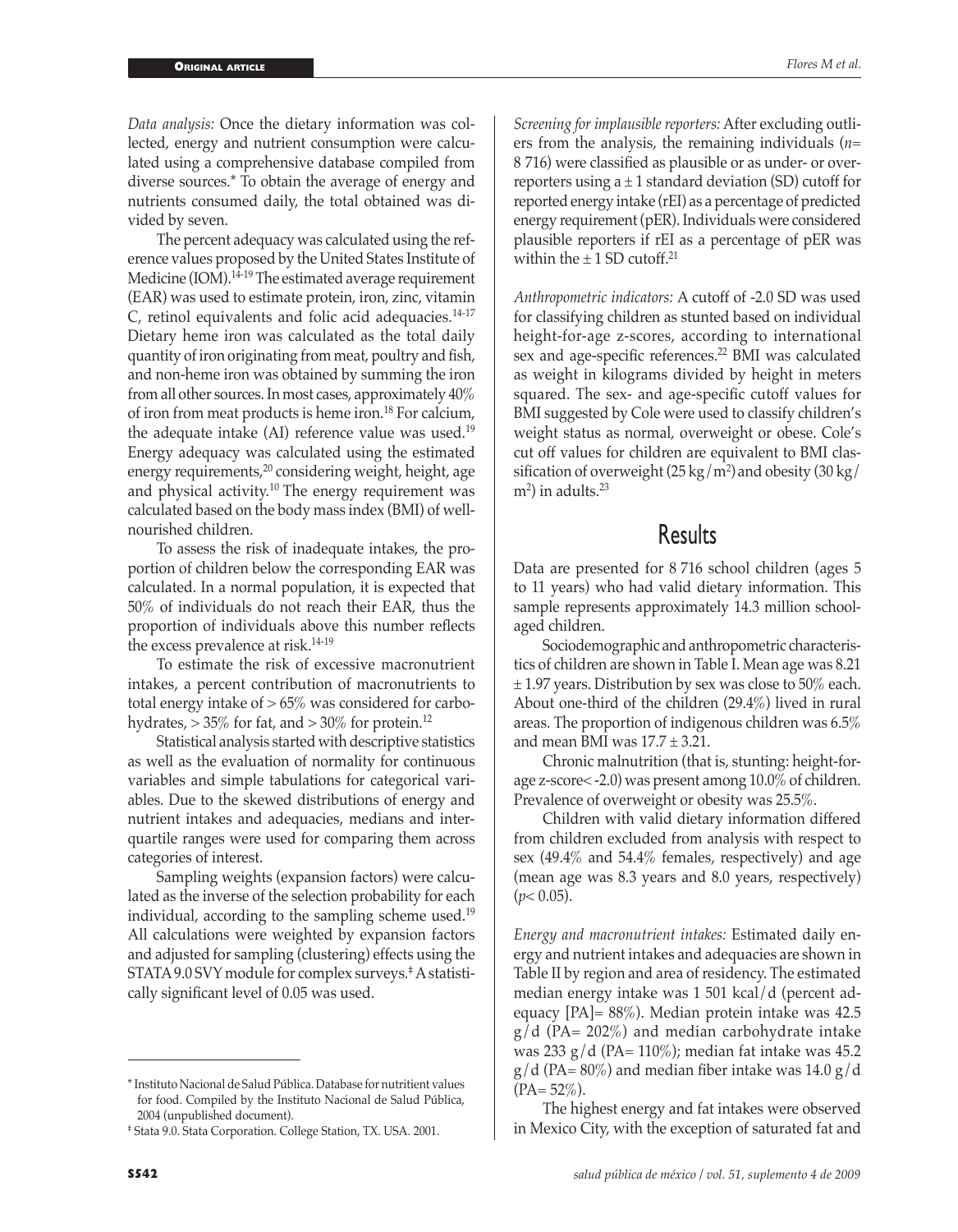#### **Table I Characteristics of 8 716 Mexican school-aged children. Mexico, ENSANUT 2006**

| Variable                                                                                                                                      | n (8 716)   | % or Mean ± SD* |
|-----------------------------------------------------------------------------------------------------------------------------------------------|-------------|-----------------|
| Age (years)                                                                                                                                   |             | $8.21 \pm 1.97$ |
| $5-6$                                                                                                                                         | 2 0 5 9     | 25.0            |
| $7-8$                                                                                                                                         | 2 3 3 2     | 26.3            |
| $9 - 11$                                                                                                                                      | 4 3 2 5     | 48.6            |
| Sex                                                                                                                                           |             |                 |
| Male                                                                                                                                          | 4 3 2 9     | 49.4            |
| Female                                                                                                                                        | 4 3 8 7     | 50.6            |
| Region                                                                                                                                        |             |                 |
| North                                                                                                                                         | 372         | 18.3            |
| Center                                                                                                                                        | 3 3 5 2     | 31.8            |
| Mexico city                                                                                                                                   | 331         | 15.5            |
| South                                                                                                                                         | 3 6 6 1     | 34.3            |
| Area                                                                                                                                          |             |                 |
| Rural                                                                                                                                         | 3999        | 29.4            |
| Urban                                                                                                                                         | 4717        | 70.6            |
| Indigenous background                                                                                                                         |             |                 |
| Yes                                                                                                                                           | 724/8 712   | 6.47            |
| No                                                                                                                                            | 7 988/8 712 | 93.52           |
| Socioeconomic status                                                                                                                          |             |                 |
| Low                                                                                                                                           | 4612        | 41.5            |
| Medium                                                                                                                                        | 2786        | 34.6            |
| High                                                                                                                                          | 1292        | 23.9            |
| Nutritional status                                                                                                                            |             |                 |
| Stunting <sup>‡</sup>                                                                                                                         |             |                 |
| Yes                                                                                                                                           | 876         | 9.9             |
| No                                                                                                                                            | 7420        | 90.0            |
| Normal BMI <sup>§</sup> Age (years)                                                                                                           |             |                 |
| $5 - 6$                                                                                                                                       | 68          | 20.61           |
| 7-8                                                                                                                                           | 1777        | 19.73           |
| $9 - 11$                                                                                                                                      | 3 0 5 6     | 33.39           |
| Overweight                                                                                                                                    |             |                 |
| Age (years)                                                                                                                                   |             |                 |
| 5-6                                                                                                                                           | 234         | 2.48            |
| 7-8                                                                                                                                           | 35 I        | 3.7             |
| $9 - 11$                                                                                                                                      | 831         | 9.4             |
| Obesity                                                                                                                                       |             |                 |
| Age (years)                                                                                                                                   |             |                 |
| $5 - 6$                                                                                                                                       | 144         | 1.9             |
| $7 - 8$                                                                                                                                       | 204         | 2.8             |
| $9 - 11$                                                                                                                                      | 438         | 5.7             |
| * Expanded n= 14.32 million<br>$\ddagger$ Height-for-age z-score < -2.0<br><sup>§</sup> According to Cole, et al. cutoff values <sup>24</sup> |             |                 |

carbohydrates, which was higher in the northern region. A slight difference in carbohydrate intake was observed across regions and between rural and urban areas. The lowest energy, protein, saturated fat and fiber intakes were observed in the southern region. Children in rural areas had the highest consumption of fiber. Differences among regions were statistically significant (*p*< 0.05)

*Micronutrients.* Median total iron intake was 9.1 mg/d (PA= 186%) and median heme iron intake was 0.18 mg/d; national median vitamin A intake was 260.5 mcg  $RE/d$  (PA= 108%) and median vitamin C intake was 62.1 mg/d (PA=  $214\%$ ); median folic acid intake was 167.6 mcg/d (PA= 82%), median zinc intake was 5.8 mg/d (PA=  $108\%$ ) and median calcium intake was 763 mg/d (PA=  $75\%$ ).

The highest intakes of iron, heme iron and folic acid were observed among children from the northern region. Children living in the Mexico City region had the highest intakes of vitamin A, vitamin C, zinc and calcium (*p*< 0.05).

The lowest iron, heme iron, vitamin C, folic acid and zinc intakes were observed in the southern region, whereas the lowest calcium intake was observed in the northern region. Micronutrient intakes were higher in urban areas as compared to rural areas (*p*< 0.05).

*Evaluation of risk for inadequate energy and nutrient intakes.* The prevalence of cases below the energy requirement and the percentage at risk of dietary inadequacies for micronutrients is presented in Table III, according to sociodemographic characteristics and nutritional status.

For energy and most nutrients, the proportion of children at risk of inadequacy was higher among older children (9 to 11 years), children from rural areas (with the exception of folic acid), indigenous children, and among children of low SES (*p*< 0.05).

Differences were also observed among regions; the southern region presented a higher proportion of children at risk, except for iron, which showed the highest prevalence of children at risk of inadequacy (*p*< 0.05) to be in the central region. The northern region had the lowest proportion of children at risk of dietary inadequacies of energy, folic acid, and iron (*p*< 0.05).

The proportion of children at risk of inadequate energy intake was higher among non-stunted children compared to children who had growth retardation, while the risk of dietary micronutrient inadequacies was higher among stunted children (*p*< 0.05).

In relation to BMI status, the prevalence of inadequate intakes of energy, vitamin C and iron were higher among children who were obese. Inadequate intakes of folic acid, zinc and calcium were more frequent among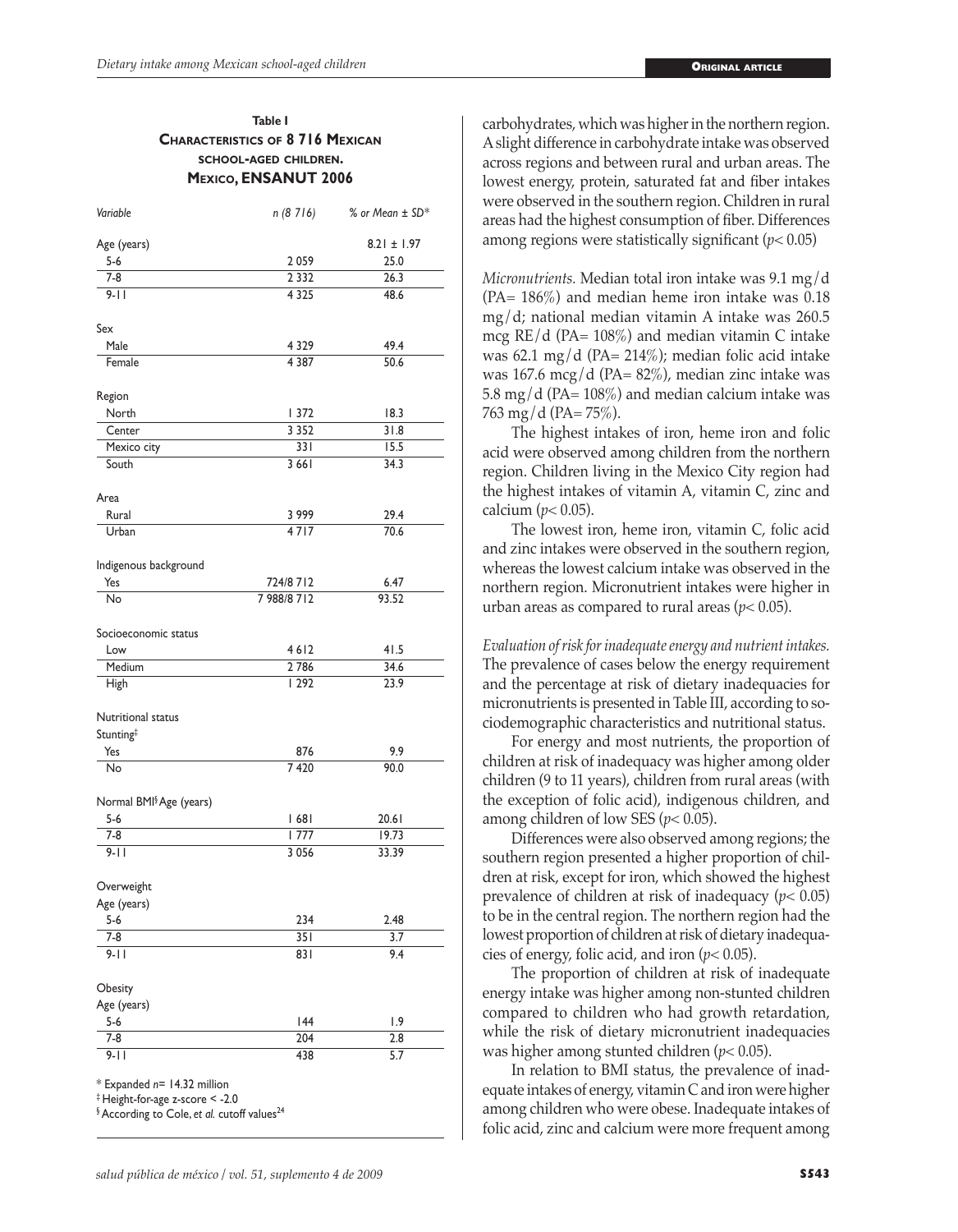|                                                                        |                        |                                                                                                                                              | Table II                              |                                                       |                                                                                |                        |                                     |
|------------------------------------------------------------------------|------------------------|----------------------------------------------------------------------------------------------------------------------------------------------|---------------------------------------|-------------------------------------------------------|--------------------------------------------------------------------------------|------------------------|-------------------------------------|
|                                                                        |                        | INTAKE AND PERCENT ADEQUACY OF ENERGY AND NUTRIENTS FOR SCHOOL-AGED CHILDREN                                                                 |                                       | BY REGION AND AREA OF RESIDENCE. MEXICO, ENSANUT 2006 |                                                                                |                        |                                     |
|                                                                        | National               | North                                                                                                                                        | Center                                | Mexico City                                           | South                                                                          | Rural                  | Urban                               |
|                                                                        | (p25, p75)<br>median   | (p25, p75)<br>median                                                                                                                         | (p25, p75)<br>median                  | (p25, p75)<br>median                                  | (p25, p75)<br>median                                                           | (p25, p75)<br>median   | (p25, p75)<br>median                |
| Estimated daily intake                                                 |                        |                                                                                                                                              |                                       |                                                       |                                                                                |                        |                                     |
| Energy (kcal)                                                          | 501 (1 108, 1 927)     | 59.5, 2013.8)bd<br>1571.2(1)                                                                                                                 | 483.6 (1 111.0, 1 903.5) <sup>c</sup> |                                                       | 554.3 (1 202.1, 1 982.6) <sup>d</sup> 1 429.2 (1 035.7, 1 845.0) <sup>ac</sup> | 364.9 (979.4,   790.7) | $1542.7(1163.3, 1960.5)^*$          |
| Protein (g)                                                            | 42.5 (30.7, 55.7)      | 44.22 (32.52, 56.25)bcd                                                                                                                      | 41.72 (30.2, 55.1) <sup>cd</sup>      | 48.3 (35.7, 60.9) abd                                 | 39.8 (28.8, 52.4)abc                                                           | 37.3 (26.8, 49.8)      | $(33.1, 57.1)^*$<br>44.5            |
| Carbohydrates (g)                                                      | 232.8 (171.9, 300.7)   | 234.08 (173.92, 298.24)bd                                                                                                                    | 232.3 (173.2, 299.7) <sup>ac</sup>    | 232.86 (179.1, 303.8) <sup>b</sup>                    | 232.6 (166.1, 301.7) <sup>a</sup>                                              | 229.2 (161.9, 303.0)   | 233.8 (176.1, 299.7)*               |
| Fat (g)                                                                | 45.2 (30.0, 62.5)      | 37.4, 70.3) <sup>bd</sup><br>50.59 (                                                                                                         | 44.9 (29.3, 61.8) <sup>acd</sup>      | 51.93 (37.2, 65.3) <sup>bd</sup>                      | 39.1 (25.0, 57.1) <sup>abc</sup>                                               | 34.8 (22.8, 52.4)      | 49.2 (34.4, 66.2)*                  |
| Saturated fat (g)                                                      | 12.2 (7.08, 19.62)     | 9.50, 22.34<br>14.46                                                                                                                         | 12.58(7.47, 20.65)                    | (2.35 (7.33, 17.88))                                  | 10.47(5.95, 18.20)                                                             | 9.54 (5.27, 15.98)     | 13.30 (8.03,20.83)                  |
| Fiber (g)                                                              | 14(10.2, 18.9)         | $9.63, 17.8$ <sup>od</sup><br>$ 3.01$ (                                                                                                      | 14.3 (10.4, 19.3) <sup>cd</sup>       | $(2.9 (9.7, 17.5)^{abcd}$                             | $14.3(10.5, 20.4)$ <sup>abc</sup>                                              | 5.1(10.7, 21.2)        | $13.4(9.94, 18.1)^*$                |
| Iron (mg)                                                              | 9.1(6.4, 12.3)         | 9.6 $(6.7, 13.1)$ <sup>bd</sup>                                                                                                              | $9.0(6.5, 12.1)^a$                    | $8.9(6.1, 11.9)^a$                                    | $8.8(6.3, 12.2)^a$                                                             | 8.8 (6.2, 12.2)        | $9.1(6.5, 12.4)$ *                  |
| Heme iron (mg)                                                         | .177(0879, 3104        | .125, .376)<br>229(                                                                                                                          | .170(.083,.300)                       | 208 (.104, .349)                                      | .137(064, 261)                                                                 | .112 (.046, .226)      | 205 (.105, .345)                    |
| Vitamin A (mcg RE)                                                     | 260.5 (149.6, 423.8)   | 250.6 (155.3, 378.2) <sup>c</sup>                                                                                                            | 253.7 (140.5, 414.2) <sup>c</sup>     | 380.8 (248.8, 568.5) <sup>abd</sup>                   | 255.5 (128.3, 379.4)                                                           | 83.5 (101.2, 329.2)    | ⋇<br>287.5(182.4, 455.2)            |
| Vitamin C (mg)                                                         | $62.1$ $(31.2, 107.5)$ | 58.28 (29.2, 95.6) <sup>bcd</sup>                                                                                                            | 64.7 (30.8, 110.3) <sup>ad</sup>      | 74.03 (40.2, 134.9) <sup>ad</sup>                     | 57.1 (27.9, 101.8) <sup>abc</sup>                                              | 50.1 (23.6, 96.4)      | $67.9$ $(35.4, 112.7)$ *            |
| Folate (mg)                                                            | 167.6 (118.8,227.3)    | 88.06 (138.19, 256.79)bd                                                                                                                     | $67.6$ (119.2, 223.8) <sup>a</sup>    | $173.4(121.7, 223.8)^a$                               | IS3.6 (106.6, 217.6) <sup>a</sup>                                              | 48.1 (98.2, 205.1)     | $175.6$ ( $126.2$ , $233.3$ )*      |
| Zinc (mg)                                                              | 5.8 (4.2, 7.7)         | $(4.3, 7.8)$ bd<br>6.07                                                                                                                      | 5.8 $(4.2, 7.7)$ <sup>ac</sup>        | $6.5(4.8, 7.9)^{bd}$                                  | $.5(3.9, 7.4)$ <sup>abc</sup>                                                  | 5.2(3.7, 7.1)          | $6.1(4.4, 7.9)$ *                   |
| Calcium (mg)                                                           | 763.3(524.1, 104.7)    | 701.8 (486.4, 1 037.1) <sup>c</sup>                                                                                                          | 755.1 (530.2, 1 105.7) <sup>cd</sup>  | 970.2 (647.2, 1 234.8) abd                            | 734.2 (502.7, 1 040.6) <sup>bc</sup>                                           | 683.5 (462.6, 987.6)   | 803.6 (555.7, 1 40.3)*              |
| Percent adequacy                                                       |                        |                                                                                                                                              |                                       |                                                       |                                                                                |                        |                                     |
| Energy                                                                 | 88.0 (66.4, 113.8)     | 91.9 (68.4, 116.4) <sup>bd</sup>                                                                                                             | 86.9 (65.6, 112.1) <sup>ac</sup>      | 89.0 (70.1, 116.6) <sup>bd</sup>                      | $87.1(63.7, 112.4)$ <sup>ac</sup>                                              | 82.6 (59.8, 109.8)     | 89.7 (68.6, 115.9)*                 |
| Protein                                                                | 202.4 (141.6, 289.9)   | 213.1 (148.1, 307.8)bd                                                                                                                       | 200.9 (137.5, 290.2) <sup>acd</sup>   | 223.5 (163.1, 309.5) <sup>bd</sup>                    | $91.1$ (132.9, 272.0) <sup>abc</sup>                                           | 176.8 (120.7, 253.4)   | 215.6 (153.8, 309.2)*               |
| Carbohydrates                                                          | 109.6 (82.4, 143.0)    | 79.9, 143.0)<br>109.7                                                                                                                        | $108.3(83.1, 141.8)$ <sup>d</sup>     | 104.5(83.3, 141.8)                                    | $112.6 (82.9, 146.2)^b$                                                        | 09.9 (80.4, 146.6)     | $141.9$ <sup>*</sup><br>09.4 (83.3, |
| Fat                                                                    | 80.2 (53.9, 110.3)     | 89.8 (63.9, 121.9) <sup>bd</sup>                                                                                                             | 78.5 (52.0, 109.5) <sup>acd</sup>     | 90.0 $(61.5, 114.6)$ <sup>bd</sup>                    | 71.5 (46.4, 102.5) <sup>abc</sup>                                              | 63.6 (42.1, 93.3)      | 86.2 (60.4, 116.0)*                 |
| Fiber                                                                  | 52.4(38.5,71.8)        | 49.0(35.4,65.4)                                                                                                                              | 55.1(39.5,72.9)                       | 48.1(35.3,66.2)                                       | 54.7(39.9,76.1)                                                                | 57.6(41.0,79.0)        | 54.6(37.5,68.7)                     |
| Iron                                                                   | 85.7 (132.6, 255.5)    | 198.1 (140.9, 286.7) <sup>bd</sup>                                                                                                           | 83.5 (132.7, 247.2) <sup>a</sup>      | $177.4(122.5, 257.4)^a$                               | 83.2 (130.8, 252.0) <sup>a</sup>                                               | 80.2 (128.7, 248.0)    | $ 87.2 $ (134.3, 259.8)*            |
| Vitamin A                                                              | 108.4 (59.8, 175.8)    | 99.7 (58.2, 160.0)                                                                                                                           | 107.6 (54.7, 173.7) <sup>c</sup>      | 148.5 (93.4, 209.5) <sup>abd</sup>                    | 98.0 (49.9, 171.4) <sup>c</sup>                                                | 76.1 (39.6, 137.7)     | $122.7$ (70.4, 186.7)*              |
| O<br>Vitamin                                                           | 214.2 (103.1 387.6)    | 193.2 (94.1, 360.9)bcd                                                                                                                       | 222.67 (109.1, 407.2) <sup>ad</sup>   | 258.0 (143.2, 448.5) <sup>ad</sup>                    | 98.4 (89.9, 361.9) <sup>abc</sup>                                              | 332.8<br>68.3 (75.8,   | 407.5)*<br>230.6 (121.9,            |
| Folate                                                                 | 82.4 (57.6, 116.4)     | 95.0 (67.1, 133.0) <sup>bd</sup>                                                                                                             | 82.0 (57.6, 115.6) <sup>a</sup>       | 80.2 (58.0, 115.7)                                    | 77.6 (52.7, 109.6) <sup>a</sup>                                                | 74.0 (47.5, 104.9)     | $86.7(61.9, 121.4)$ *               |
| Zinc                                                                   | 107.6 (75.6, 154.3)    | III.5 (78.6, 159.5) <sup>bd</sup>                                                                                                            | 08.4 (74.5, 155.8) <sup>acd</sup>     | $112.5(81.8, 160.9)$ <sup>bd</sup>                    | $103.0 (71.7, 144.0)^{abc}$                                                    | 97.1 (65.2, 135.9)     | $112.7$ (80.5, 160.2)*              |
| Calcium                                                                | 74.7 (49.8, 108.6)     | 70.2 (46.4, 106.1) <sup>c</sup>                                                                                                              | 73.6 (50.5, 110.3) <sup>od</sup>      | 88.3 (62.3, 119.7) <sup>abd</sup>                     | 71.5 (46.9, 102.7) <sup>bc</sup>                                               | 64.8 (43.6, 96.2)      | 79.3 (52.5, 113.2)*                 |
|                                                                        |                        | a, b, c, d represent differences statistically significant between regions, using Bonferroni test. a=North, b=Center, c=Mexico City, d=South |                                       |                                                       |                                                                                |                        |                                     |
| p: percentile<br>* Statistically different with respect to rural areas |                        |                                                                                                                                              |                                       |                                                       |                                                                                |                        |                                     |
|                                                                        |                        |                                                                                                                                              |                                       |                                                       |                                                                                |                        |                                     |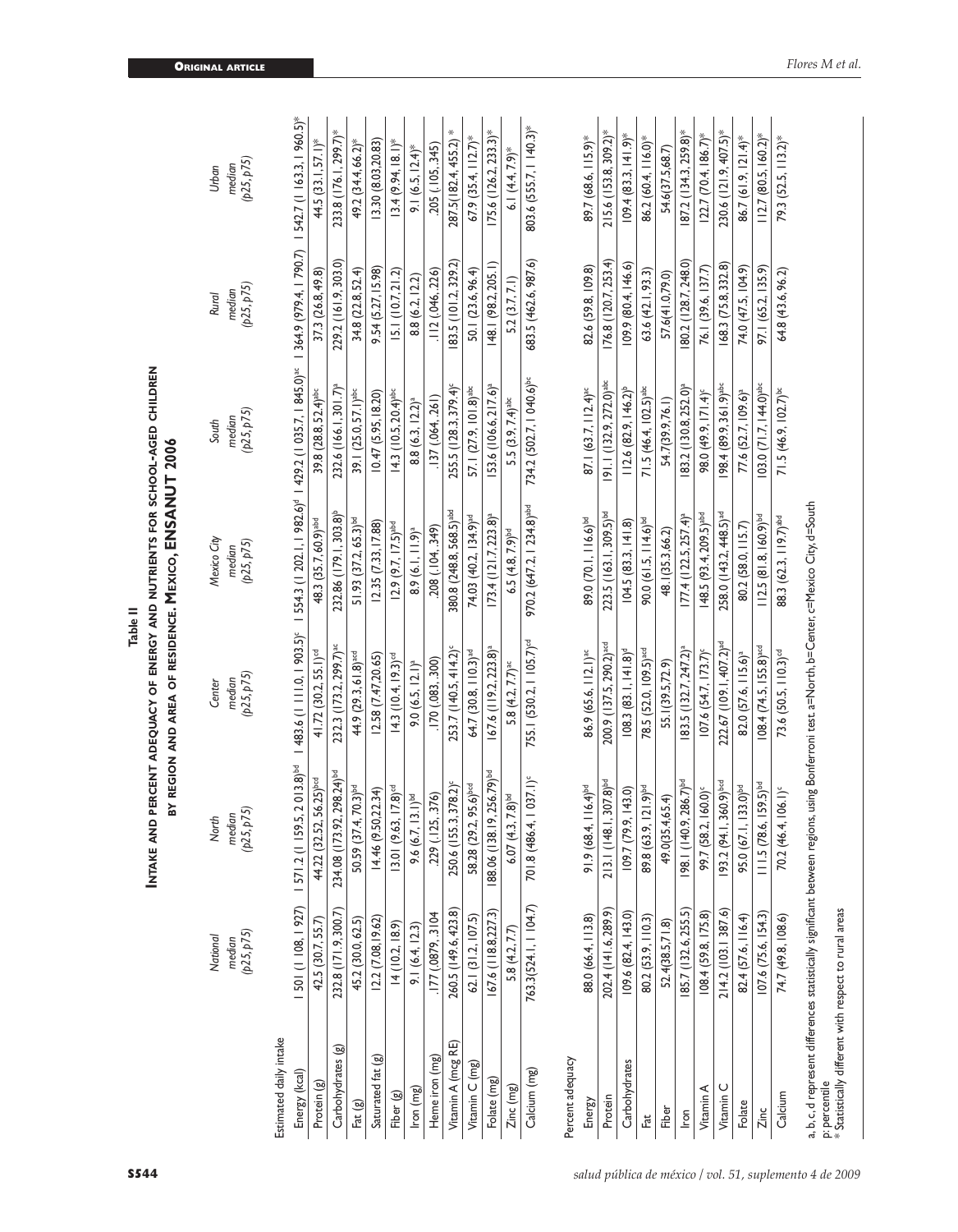| Variable                           | Energy | Vitamin A | Vitamin C | Folate | Iron | Zinc | Calcium |
|------------------------------------|--------|-----------|-----------|--------|------|------|---------|
| Age (years) <sup>#</sup>           |        |           |           |        |      |      |         |
| $5-6$                              | 55.7   | 35.8      | 5.1       | 51.6   | 9.1  | 28.1 | 54.5    |
| $7 - 8$                            | 57.6   | 31.9      | 3.0       | 46.9   | 5.5  | 20.3 | 50.7    |
| $9 - 11$                           | 67.7   | 58.6      | 13.7      | 80.7   | 15.4 | 65.1 | 87.4    |
| $Sex^{\&}$                         |        |           |           |        |      |      |         |
| Male                               | 61.6   | 44.0      | 6.6       | 60.2   | 9.0  | 39.3 | 64.9    |
| Female                             | 62.4   | 47.7      | 10.2      | 68.9   | 13.4 | 48.7 | 73.9    |
| Region <sup>#</sup>                |        |           |           |        |      |      |         |
| North                              | 58.9   | 50.3      | 8.1       | 54.5   | 9.6  | 41.2 | 71.9    |
| Center                             | 63.0   | 47.0      | 9.2       | 65.0   | 12.2 | 43.4 | 68.4    |
| Mexico City                        | 60.1   | 27.2      | 5.4       | 68.0   | 10.3 | 40.8 | 62.1    |
| South                              | 63.7   | 50.8      | 9.3       | 68.0   | 11.7 | 47.7 | 72.4    |
| Area <sup>‡</sup>                  |        |           |           |        |      |      |         |
| Urban                              | 60.0   | 39.4      | 7.2       | 61.6   | 10.1 | 40.5 | 66.2    |
| Rural                              | 67.0   | 61.3      | 11.8      | 71.7   | 13.9 | 52.5 | 77.3    |
| Indigenous background <sup>#</sup> |        |           |           |        |      |      |         |
| Yes                                | 68.39  | 67.5      | 12.2      | 78.6   | 12.2 | 54.7 | 81.1    |
| No                                 | 61.63  | 44.3      | 8.2       | 63.8   | 11.1 | 43.3 | 68.6    |
| Socioeconomic staus <sup>‡</sup>   |        |           |           |        |      |      |         |
| Low                                | 66.9   | 57.4      | 2.1       | 71.4   | 14.2 | 51.1 | 77.9    |
| Medium                             | 59.7   | 42.0      | $6.5\,$   | 62.1   | 9.8  | 42.2 | 66.8    |
| High                               | 57.0   | 31.3      | 5.5       | 56.0   | 8.2  | 34.5 | 58.7    |
| Nutritional status                 |        |           |           |        |      |      |         |
| Stunting <sup>£</sup>              |        |           |           |        |      |      |         |
| Yes                                | 59.96  | 59.1      | 13.4      | 75.7   | 15.0 | 52.4 | 77.8    |
| $\mathsf{No}$                      | 62.47  | 44.6      | $8.0\,$   | 63.1   | 10.8 | 43.4 | 68.5    |
| <b>BMI</b>                         |        |           |           |        |      |      |         |
| Normal                             | 59.72  | 46.6      | 8.3       | 64.7   | 11.1 | 43.5 | 69.1    |
| Overweight                         | 67.45  | 43.3      | 7.7       | 66.3   | 10.8 | 48.6 | 70.4    |
| Obesity                            | 68.93  | 43.8      | 9.2       | 58.4   | 11.8 | 38.8 | 70.0    |
| Total                              | 62.1   | 45.8      | 8.4       | 64.6   | 11.2 | 44.I | 69.5    |

#### **Table III Percent of school-aged children at risk for dietary inadequacy.\* Mexico, ENSANUT 2006**

\* Dietary inadequacy: percent below estimated average requirement

‡  *p*< 0.05

& *p*< 0.05, except for energy, vitamin A and vitamin C

# *p*< 0.05, except for energy, folate and zinc

§ N.S, except for energy and vitamin A

 ${}^{\text{f}}$  Height-for-age z-score < -2.0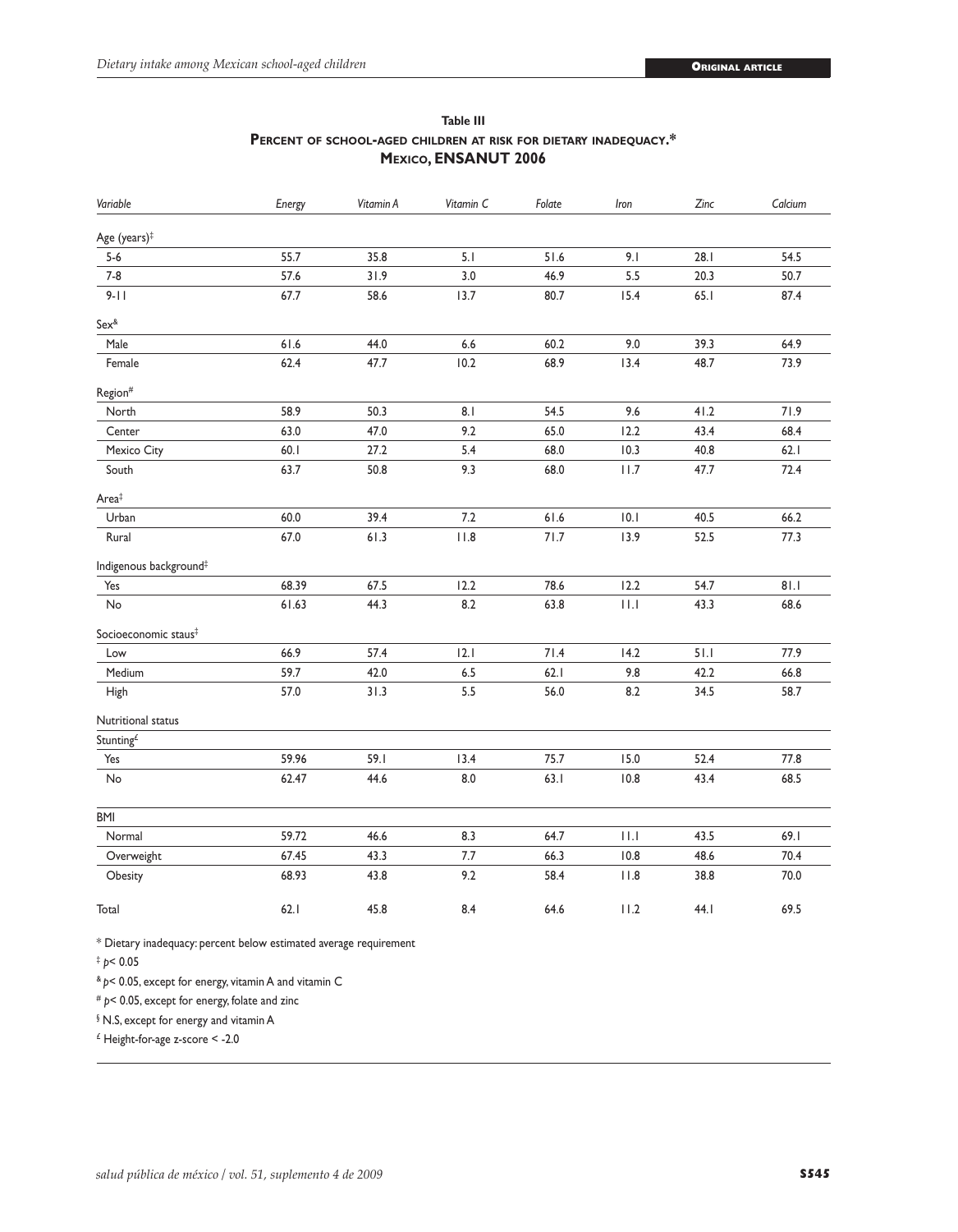overweight children. The proportion of children at risk for inadequate vitamin A intake was higher among children with normal BMI.

*The macronutrient composition of diets:* The macronutrient composition of diets in terms of percent contribution to total energy intake is shown in Table IV; carbohydrates accounted for 63% of energy intake, protein accounted for 11.4% and fat, 28%.

The highest proportion of energy from carbohydrates was observed among children who were older, lived in rural areas, stunted children and children with low SES. The opposite occurred with the proportion of energy from fat, with the highest proportion being among children who were either overweight or obese. The percent contribution of saturated fat to total energy intake decreased with age, was higher in the northern region, and was related to better SES conditions.

*Risk of excessive macronutrient intakes*: The proportion of children at risk of relative excessive macronutrient (carbohydrate and fat) intakes according to sociodemographic characteristics and nutritional status is shown in the right panel in Table IV. There were no children who had excessive intakes of protein  $(>30\%$  of total energy intake). Moreover, there were no children who simultaneously had excess fat and excess carbohydrate intakes.

The proportion of excess carbohydrate intake was 44.7% and the prevalence of excess fat intake was 14.3%.

Opposite tendencies were observed in relation to the risk of excessive dietary intakes of carbohydrate and fat. For example, excessive carbohydrate intake (EC) increases with age, while the risk of excessive fat intake (EF) decreases ( $p$ < 0.05). The highest prevalences of EC were observed in the southern and central regions, which also had the lowest prevalences of EF. The highest prevalences of EF were observed in the northern and Mexico City regions (*p<* 0.05). EC was likely to be associated with low SES chronic malnutrition and indigenous ethnicity. On the other hand, EF was more frequent among non-indigenous children, children with better SES conditions, and among children who were overweight or obese (*p*< 0.05).

Notably, children who had carbohydrate intakes exceeding the recommendations also had higher risks of dietary insufficiency for energy and most micronutrients compared to children without excessive carbohydrate intakes (*p*< 0.05). These children also had higher fiber intakes compared to other children (*p*< 0.05) (results not shown).

*Implausible reporters:* Percent adequacy of energy intake among plausible, under- and over-reporters is shown in Table V. Of the children studied, nearly 70% were classified as plausible reporters, while roughly 14% were classified as under-reporters and roughly 17% as overreporters. The proportion of under-reporters was higher among girls (14.5%) compared to boys (13.8%) (*p*< 0.001). A negative correlation was observed between BMI and percent adequacy of energy intake (*r*= -0.08, *p*< 0.001).

The proportion of under-reporters was higher among older children (9-11 years), which is also the group with the highest prevalence of overweight and obesity.

Notably, the percent adequacy of energy intake was lower among children with overweight or obesity compared to children with normal BMI (*p*< 0.001). This coincides with results shown in Table III, in which the proportion of children at risk of dietary energy inadequacy was higher among overweight and obese children. These findings suggest that energy under-reporting is related to overweight and obesity in this representative sample of Mexican school-aged children.

### **Discussion**

Significant differences in energy, macronutrient and micronutrient intakes across regions, socioeconomic characteristics, and nutritional status were found in this sample of Mexican school-aged children who participated in the ENSANUT 2006.

A mixed picture has emerged for risks of dietary inadequacies –particularly of vitamin A, folate, zinc and calcium– among children of low SES, rural and indigenous children, as well as for risks of excessive fat intakes among those of higher SES and among children living in more developed regions.

Results are in accordance with a previous study of school-aged children, conducted by the author, which used data from the 1999 National Nutrition Survey  $(NNS-99).<sup>24</sup>$  That study identified two contrasting dietary patterns: a "rural" pattern (43% of children) which was associated with poverty, high carbohydrate intake, and increased risk of dietary micronutrient deficiencies; and a "western" pattern which was related to excessive fat intake and an adjusted 45% increase in the risk of overweight or obesity. In that study, among children with a "rural" dietary pattern, corn tortillas and corn-based foods accounted for approximately 52% of energy intake, in contrast with 21% among children with a "western" diet, whereas with meat, poultry, dairy and industrialized foods the percent contribution to diet was higher among children with a "western" diet.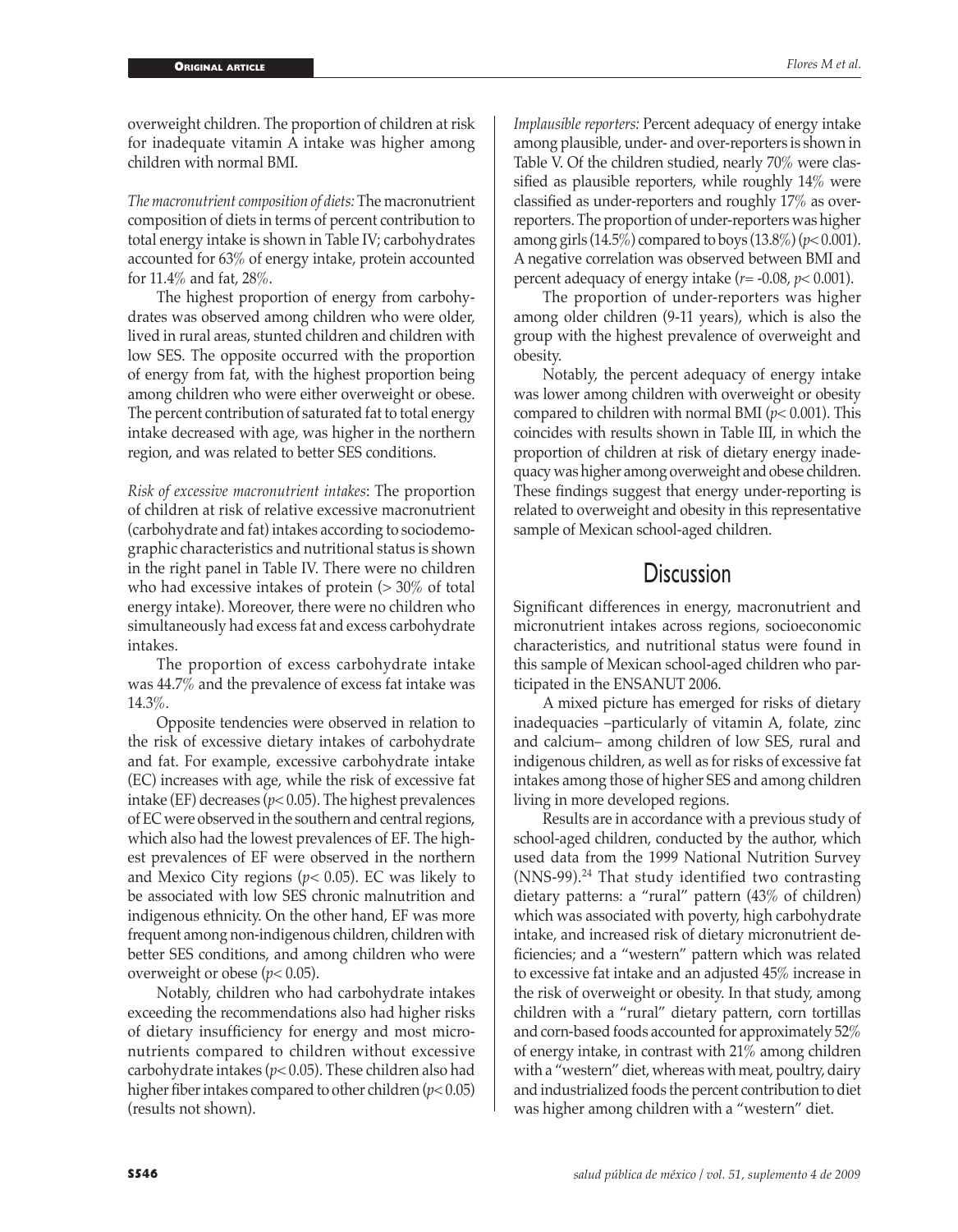| Table IV                                                                                              |  |  |  |  |  |  |  |
|-------------------------------------------------------------------------------------------------------|--|--|--|--|--|--|--|
| <b>PROPORTION OF ENERGY FROM MACRONUTRIENTS AND PERCENT OF CHILDREN AT RISK OF EXCESSIVE INTAKES.</b> |  |  |  |  |  |  |  |
| <b>MEXICO, ENSANUT 2006</b>                                                                           |  |  |  |  |  |  |  |

|                      | Percent of energy from macronutrients |                                    |      |                               |      |                          | Percent of children at risk<br>of excessive intakes |                                    |                   |                   |
|----------------------|---------------------------------------|------------------------------------|------|-------------------------------|------|--------------------------|-----------------------------------------------------|------------------------------------|-------------------|-------------------|
|                      |                                       | Carbohydrates<br>median (p25, p75) |      | Proteins<br>median (p25, p75) |      | Fat<br>median (p25, p75) |                                                     | Saturated fat<br>median (p25, p75) | Carbohydrates     | Fat               |
| Age (years)          |                                       |                                    |      |                               |      |                          |                                                     |                                    |                   |                   |
| $5 - 6$              | 61.4                                  | (55.9, 67.9)                       | 11.6 | (10.3, 13.2)                  | 29.2 | (23.8, 33.3)             | 7.9                                                 | (5.5, 11.6)                        | 37.4              | 16.5              |
| $7 - 8$              | 62.3                                  | (56.7, 69.0)                       | 11.4 | (10.2, 12.9)                  | 28.4 | (23.1, 32.8)             | 7.8                                                 | (5.3, 11.0)                        | 43.2              | 16.7              |
| $9 - 11$             | 63.9                                  | (57.7, 70.3)                       | 11.4 | (10.1, 12.6)                  | 27.2 | (21.9, 32.0)             | 7.0                                                 | (4.9, 10.0)                        | 48.9              | 11.6              |
| Sex                  |                                       |                                    |      |                               |      |                          |                                                     |                                    |                   |                   |
| Male                 | 62.9                                  | (56.8, 69.3)                       | 11.4 | (10.2, 12.8)                  | 28.0 | (22.7, 32.6)             | 7.4                                                 | (5.1, 10.7)                        | $44.6^{\ddagger}$ | $14.7^{\ddagger}$ |
| Female               | 62.7                                  | (57.1, 69.6)                       | 11.4 | (10.1, 12.8)                  | 27.9 | (22.6, 32.5)             | 7.4                                                 | (5.3, 10.7)                        | 44.9‡             | $13.6*$           |
| Region <sup>‡</sup>  |                                       |                                    |      |                               |      |                          |                                                     |                                    |                   |                   |
| North                | 60.1                                  | (54.9, 65.5)                       | 11.4 | (10.0, 12.9)                  | 30.3 | (26.1, 34.5)             | 8.6                                                 | (6.2, 11.6)                        | 29.3              | 20.9              |
| Center               | 63.0                                  | (57.1, 69.9)                       | 11.4 | (10.1, 12.8)                  | 27.7 | (22.4, 32.7)             | 7.9                                                 | (5.3, 11.5)                        | 43.1              | 15.5              |
| Mexico City          | 60.6                                  | (55.0, 66.1)                       | 2.1  | (10.4, 13.5)                  | 29.9 | (24.8, 33.0)             | 6.8                                                 | (4.8, 9.2)                         | 28.4              | 19.9              |
| South                | 65.8                                  | (59.4, 72.3)                       | 11.2 | (10.1, 12.5)                  | 25.5 | (20.1, 30.9)             | 6.8                                                 | (4.6, 9.9)                         | 53.5              | 9.8               |
| Area                 |                                       |                                    |      |                               |      |                          |                                                     |                                    |                   |                   |
| Rural                | 67.7                                  | (61.1, 74.0)                       | 11.0 | (10.0, 12.2)                  | 23.9 | (18.5, 29.7)             | 6.3                                                 | (4.2, 9.5)                         | 35.6              | 17.5              |
| Urban                | 61.2                                  | (55.8, 67.1)                       | 11.6 | (10.2, 13.1)                  | 29.4 | (24.4, 33.5)             | 7.8                                                 | (5.6, 11.1)                        | 55.4              | 10.1              |
| Indigenous           |                                       |                                    |      |                               |      |                          |                                                     |                                    |                   |                   |
| Yes                  | 71.6                                  | (64.2, 77.5)                       | 11.0 | (10.1, 11.9)                  | 20.4 | (15.6, 27.0)             | 5.1                                                 | (3.0, 7.4)                         | 71.6              | 3.7               |
| No                   | 62.4                                  | (56.6, 68.8)                       | 11.5 | (10.1, 12.9)                  | 28.4 | (23.2, 32.8)             | 7.6                                                 | (5.3, 10.9)                        | 42.3              | 15.1              |
| Socioeconomic status |                                       |                                    |      |                               |      |                          |                                                     |                                    |                   |                   |
| Low                  | 66.9                                  | (60.4, 73.0)                       | 11.0 | (10.0, 12.3)                  | 24.4 | (19.5, 30.3)             | 6.2                                                 | (4.2, 9.3)                         | 55.4              | 10.2              |
| Medium               | 61.4                                  | (56.6, 66.9)                       | 11.6 | (10.3, 12.9)                  | 29.3 | (24.4, 32.9)             | 8.1                                                 | (5.8, 11.6)                        | 35.9              | 17.6              |
| High                 | 59.6                                  | (53.9, 66.0)                       | 11.9 | (10.4, 13.5)                  | 30.1 | (25.6, 34.8)             | 9.2                                                 | (6.5, 12.3)                        | 26.6              | 21.6              |
| Nutritional status   |                                       |                                    |      |                               |      |                          |                                                     |                                    |                   |                   |
| Stunting             |                                       |                                    |      |                               |      |                          |                                                     |                                    |                   |                   |
| Yes                  | 66.8                                  | (60.2, 73.1)                       | 11.2 | (9.8, 12.6)                   | 24.8 | (19.0, 30.5)             | 6.2                                                 | (4.2, 9.5)                         | 58.I              | 9.7               |
| No                   | 62.6                                  | (56.8, 69.0)                       | 11.4 | (10.2, 12.8)                  | 28.2 | (22.9, 32.7)             | 7.5                                                 | (5.63, 10.7)                       | 43.4              | 14.6              |
| <b>BMI</b>           |                                       |                                    |      |                               |      |                          |                                                     |                                    |                   |                   |
| Normal               | 63.2                                  | (57.5, 69.7)                       | 11.4 | (10.1, 12.8)                  | 27.8 | (22.4, 32.4)             | 7.3                                                 | (5.0, 10.6)                        | 45.9              | 13.4              |
| Overweight           | 62.6                                  | (55.8, 68.8)                       | 11.5 | (10.2, 12.8)                  | 28.2 | (23.1, 33.4)             | 7.8                                                 | (5.4, 11.0)                        | 41.5              | 16.2              |
| Obese                | 61.5                                  | (55.9, 68.5)                       | 11.6 | (10.4, 13.2)                  | 29.0 | (23.4, 33.5)             | 7.3                                                 | (5.5, 10.6)                        | 40.0              | 17.1              |
| Total                | 62.8                                  | (57.0, 69.5)                       | 11.4 | (10.1, 12.8)                  | 28.0 | (22.7, 32.6)             | 7.4                                                 | (5.1, 10.7)                        | 44.71             | 14.3              |

Note: The sample included 8 716 subjects from the total sample with expansion factor: 14 323 186 children

\* All values are statistically significant at the 0.05 level, with exception of those with this symbol

‡ The differences between categories were statistically significant, with exception of those with this symbol

p: percentile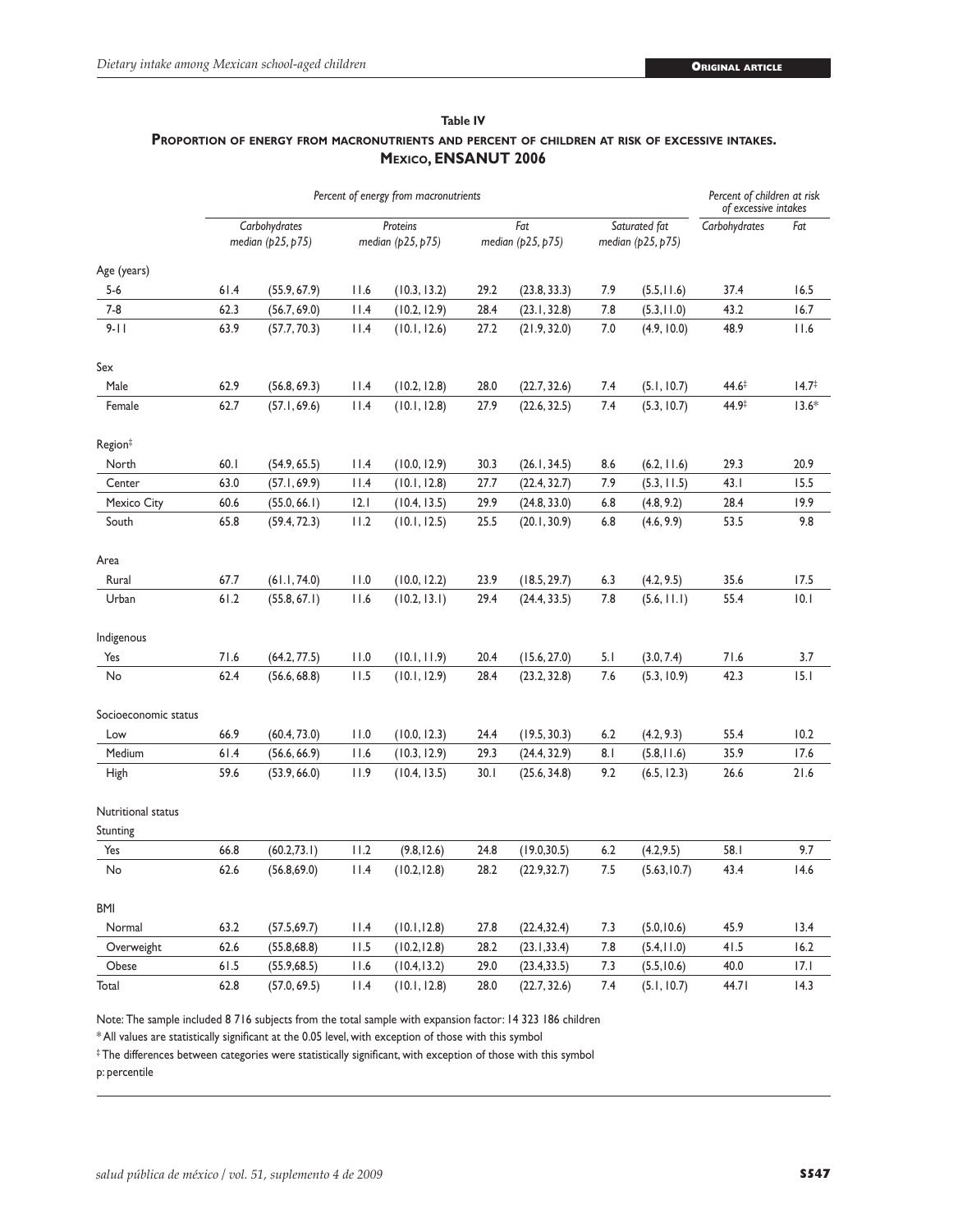#### **Table V Percent adequacy of energy intake among plausible, under- and over-reporters.\* Mexican school-aged children. Mexico, ENSANUT 2006**

|                          | %    | % Adequacy of energy intake<br>Median (p25, p75) |                |  |
|--------------------------|------|--------------------------------------------------|----------------|--|
| Category of reporting    |      |                                                  |                |  |
| Plausible                | 68.6 | 86.7                                             | (72.0, 103.2)  |  |
| Under-reporters          | 14.2 | 44.5                                             | (38.2, 50.0)   |  |
| Over-reporters           | 17.2 | 144.1                                            | (135.0, 160.4) |  |
| <b>BMI</b>               |      |                                                  |                |  |
| Normal                   | 74.5 | 89.7                                             | (67.5, 116.5)  |  |
| Overweight               | 15.9 | 84.2                                             | (62.8, 109.3)  |  |
| Obese                    | 9.6  | 84.4                                             | (63.1, 109.3)  |  |
| Plausible reporters only |      |                                                  |                |  |
| Male (years)             |      |                                                  |                |  |
| $5-6$                    | 65.6 | 102.4                                            | (90.1, 107.1)  |  |
| $7-8$                    | 66.2 | 97.9                                             | (91.0, 106.2)  |  |
| $9 - 11$                 | 71.9 | 96.7                                             | (87.4, 106.0)  |  |
| Female (years)           |      |                                                  |                |  |
| $5-6$                    | 67.1 | 100.7                                            | (94.4, 105.5)  |  |
| $7-8$                    | 67.6 | 100.7                                            | (94.9, 105.1)  |  |
| $9 - 11$                 | 69.3 | 99.4                                             | (91.6, 104.8)  |  |

± 1 SD of energy requirement p: percentile

While in the present study we did not analyze foods, food groups or dietary patterns, one could argue that the observed clustering of dietary risks of deficiencies and excessive intakes could follow the same logic, and that both studies are consistent with a "polarized" model of nutrition transition in Mexican children.

Even though there are differences among methodologies, sampling, and timeframes, it is pertinent to compare the present findings with the results of the NNS-99 for the same age group.<sup>12</sup> In general terms, energy and nutrient intakes seem to be higher in the present study than in those observed in the NNS-99. For example, median percent energy adequacy was 88% in the present survey, which contrasts with 69% in the NNS-99. In turn, vitamin A, vitamin C, iron and zinc median percent adequacies seem to have doubled since the NNS-99. However, a significant reduction in the risk of dietary inadequacies between the NNS-99 and the current survey was observed for vitamin C and iron only (47% *vs*. 8.4%, and 23% *vs*. 11%, respectively).

There are some aspects that have to be considered to explain the higher energy and nutrient intakes and adequacies observed in the current study in comparison with the previous nationally representative NNS-1999 data.

First, epidemiological studies based on different nationally representative surveys have documented that an actual increase in food consumption, as well as a significant shift towards energy-dense foods is occurring in Mexican population.<sup>4</sup>

Second, even though different portion sizes were used for different age groups, the FFQ used in the current survey may overestimate intakes to some degree, as it has been seen that longer FFQs tend to overestimate nutrient intakes compared to short FFQs. The FFQ used in this survey has 101 food items, whereas Block´s FFQ for children (aged 8-17 years), for example, has only 77 food items.25

Third, improved and updated food composition tables that focus on micronutrients that have been a problem in the Mexican diet are now being used by the authors. The result of this updating process can lead to an apparent increase in micronutrient intakes.

Fourth, a considerable effort on the part of the Mexican government to fight malnutrition and micronutrient deficiencies among the poor is being carried out, and has been shown to be of considerable success. For example, a randomized effectiveness study showed that Progresa, a large-scale government program that distributes nutritional supplements to preschool children, is associated with better growth in height and lower rates of anemia in low-income rural Mexican infants.26 It is notable that consumption of these micronutrient-rich nutritional supplements by other family members –particularly by older siblings– has been reported,<sup>27</sup> which could be having some impact on dietary micronutrient intakes by school-aged children. More importantly, other programs are currently in place to improve diets among the poor, $28$  while nationwide corn and flour micronutrient fortification programs could also be contributing to higher micronutrient intakes in the whole population.<sup>29</sup>

Fifth, median energy adequacy among children in the high SES was 96% in the current survey, compared to 80% for the same group in the NNS-99. One would expect that among those with better SES conditions, percent energy intake adequacy would be close to 100%. Thus, the previous 1999 survey could have underestimated energy and nutrient intakes.<sup>12</sup>

In relation to energy intake, in the present study energy intake under-reporting was positively associated with BMI, which coincides with other studies among children. However, the proportion of plausible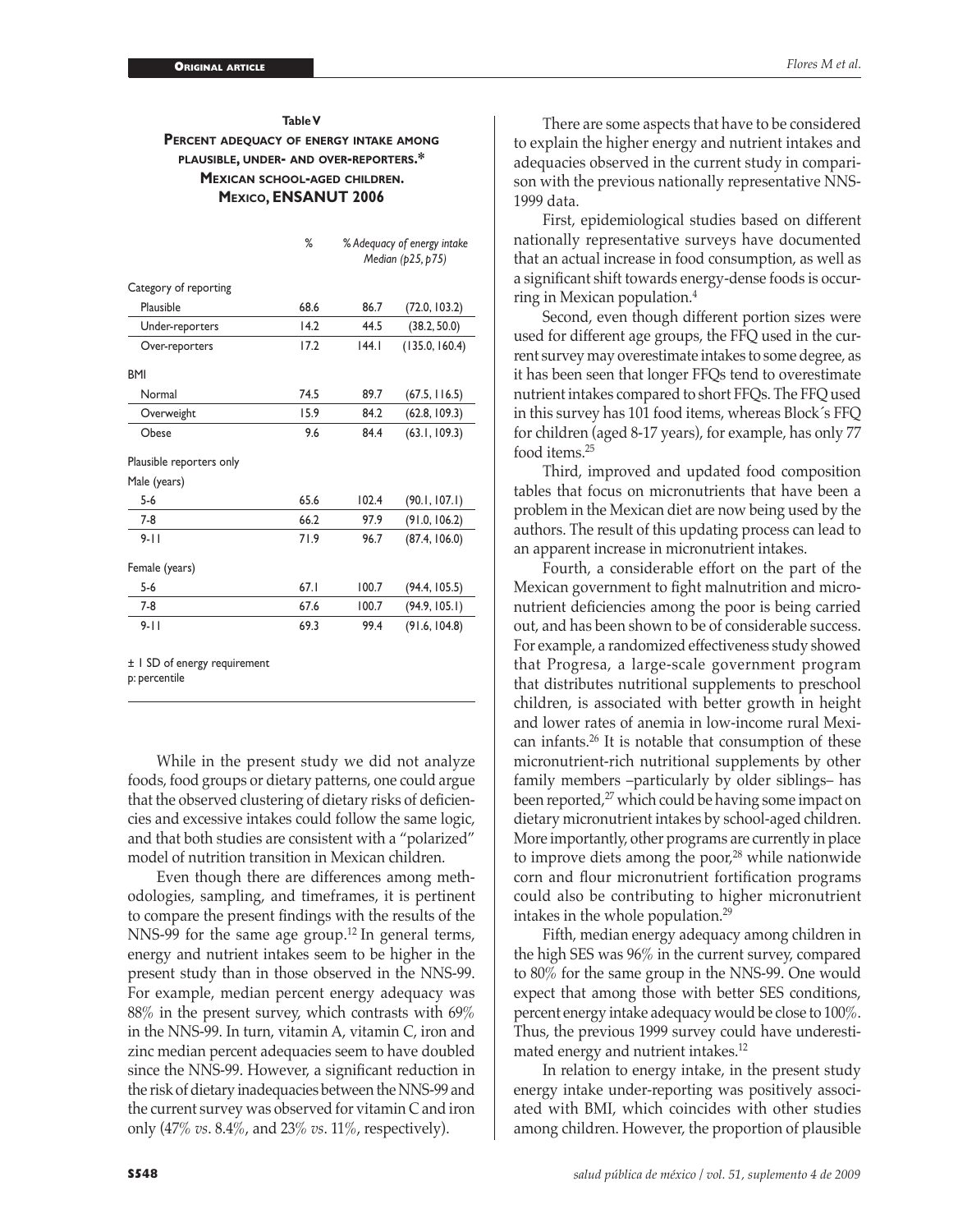reporters is higher in our study, while the proportion of under-reporters is 14% in the present study, which is much lower than the  $34\%$  observed in another study.<sup>30</sup> A sensitivity analysis was carried out that included plausible reporters only  $(n=5 939)$  and slight differences ( $\lt 3\%$ ) were observed in relation to most energy and nutrient intakes and adequacies at national and regional levels.

These considerations taken together support the validity of the current estimates.

One problem that deserves special attention is the case of iron intakes in this population. As has been shown, the risk of dietary iron deficiency seems to be low, roughly 11%, while the median percent adequacies are 185%. However, this percent adequacy is based on the recommendation by  $IOM<sub>1</sub><sup>31</sup>$  for which a bioavailability of 10% for heme iron was considered. Recent estimates of the bioavailability of iron in the diet of Mexican children suggest that a 10% bioavailability is high for this population due to the considerable presence of dietary inhibitors of iron absorption.<sup>16</sup> Estimates of iron bioavailability in the diets of Mexican children, depending on different assumptions on body iron stores, showed that bioavailable iron in their diets ranged between 0.14 and 0.37 mg/d, which represents 2.7% to 6.1% of iron bioavailability.16 These findings indicate that the present study may underestimate the actual problem of dietary risk of iron deficiency in Mexican children.

In summary, the analysis of dietary data for schoolaged Mexican children who participated in a national survey showed that risks of dietary deficiencies of vitamin A, folate, zinc and calcium continue to be significant public nutrition problems among this population. On the other hand, there seems to be no problem with energy and macronutrient intakes, in terms of dietary deficiency, among Mexican school-aged children. Moreover, certain groups of these children could be at risk of excessive energy and macronutrient intakes. This has to be taken into consideration when designing massive interventions aimed to reduce the risk of dietary deficiencies in Mexican children. To avoid these risks and related health problems in Mexican children, a nationwide effort to promote a healthy diet and lifestyle should be of the greatest priority.

#### **References**

3. Drewnowski A, Popkin BM. The nutrition transition: New trends in the global diet. Nutr Rev 1997;55:31-43.

4. Rivera J, Barquera S, Campirano F, Campos I, Safdie M, Tovar V. Epidemiological and nutritional transition in México: Rapid increase of non-communicable chronic diseases and obesity. Public Health Nutr 2002;14:113-122.

5. Mejía F, Shamah-Levy T, Ramírez I, Rivera JA, Villalpando S. Prevalencia de anemia en niños de 1 a 12 años de edad: resultados de una encuesta probabilística nacional. Salud Publica Mex 2003;45:490-498. 6. Villalpando S, Montalvo-Velarde I, Zambrano N, García-Guerra A, Ramírez-Silva CI, Shamah-Levy T, *et al.* Vitamins A, and C and folic acid status in Mexican children under 12 years and women 12-49 years: a probabilistic national survey. Salud Publica Mex 2003;45 Suppl 4:S508-S519. 7. Engle PL, Black MM, Behrman JR, Cabral de Mello M, Gertler PJ, Kapiriri L, *et al.* International Child Development Steering Group. Strategies to avoid the loss of developmental potential in more than 200 million children in the developing world. Lancet 2007;369:229-242. 8. Dietz WH. Health consequences of obesity in youth: Childhood predictors of adult disease. Pediatrics1998;101:518-525.

9. Olaiz G, Rivera J, Shamah T, Rojas R, Villalpando S, Sepúlveda J. Encuesta Nacional de Salud y Nutrición 2006. Cuernavaca, México: Instituto Nacional de Salud Pública, 2006.

10. Ramírez-Silva CI, Mundo-Rosas V, Rodríguez-Ramírez SC, Vizuet-Vega NI, Hernández-Carapia N, Jiménez-Aguilar A. Encuestas dietéticas: recordatorio de 24 horas y frecuencia de consumo de alimentos. In: Shamah- Levy T, Villalpando- Hernández S, Rivera-Dommarco J. Manual de procedimientos para proyectos de nutrición. Cuernavaca, México: Instituto Nacional de Salud Pública, 2006:27-108. [Consulted 2009 April 29]Available at: http://www.insp.mx/Portal/insp\_publica/proy\_nutricion.pdf. 11. Barquera S, Rivera J, Espinosa-Montero J, Safdie M, Campirano F, Monterrubio E. Energy and nutrient consumption in Mexican women 12-49 years of age. Analysis of the National Nutrition Survey 1999. Salud Publica Mex 2003;45 Suppl 4:S530-S539.

12. Barquera S, Rivera J, Safdie M, Flores M, Campos-Nonato I, Campirano F. Energy and nutrient intake in preschool and school age Mexican children: National Nutrition Survey 1999. Salud Publica Mex 2003;45 Suppl 4:S540-S550.

13. Lohman T, Roche A, Martorell R. Anthropometrics standardization reference manual. Champaign (IL): Human Kinetics Books, 1988. 14. A Report of the Panel on Macronutrients, Subcommittees on Upper Reference Levels of Nutrients and Interpretation and Uses of Dietary Reference Intakes, and the Standing Committee on the Scientific Evaluation of Dietary Reference Intakes. Dietary reference intakes for energy, carbohydrate, fiber, fat, fatty acids, cholesterol, protein, and amino acids (macronutrients). Washington, DC: Institute of Medicine, The National Academies Press, 2005: 589-630.

15. Panel on Dietary Antioxidants and Related Compounds, Subcommittees on Upper Reference Levels of Nutrients and Interpretation and Uses of DRIs, Standing Committee on the Scientific Evaluation of Dietary Reference Intakes, Food and Nutrition Board, Institute of Medicine. Vitamin C. In: Dietary reference intakes for: Vitamin C, Vitamin E, selenium and carotenoids. Washington, DC: Institute of Medicine, The National Academies Press, 2000: 95-185.

16. Institute of Medicine. Dietary reference intakes for Vitamin A, vitamin K, arsenic, boron, chromium, copper, iodine, iron, manganese, molybdenum, nickel, silicon, vanadium and zinc. Washington, DC: Institute of Medicine, The National Academies Press, 2000.

17. A Report of the Standing Committee on the Scientific Evaluation of Dietary Reference Intakes and its Panel on Folate, Other B Vitamins, and Choline and Subcommittee on Upper Reference Levels of Nutrients, Food and Nutrition Board, Institute of Medicine. Folate: In: Dietary reference intakes for: Thiamin, riboflavin, niacin, vitamin B6, folate, vitamin B12, pantothenic acid, biotin and choline. Washington, DC: Institute of Medicine, The National Academies Press, 2000: 196-305.

<sup>1.</sup> Rivera J, Shamah T. Análisis crítico de la mala nutrición durante las últimas décadas en México: Resultados de niños. Salud Publica Mex 2007;49:E267-E269.

<sup>2.</sup> Popkin BM. The nutrition transition in low income countries: An emerging crisis. Nutr Rev 1994;52:285-298.